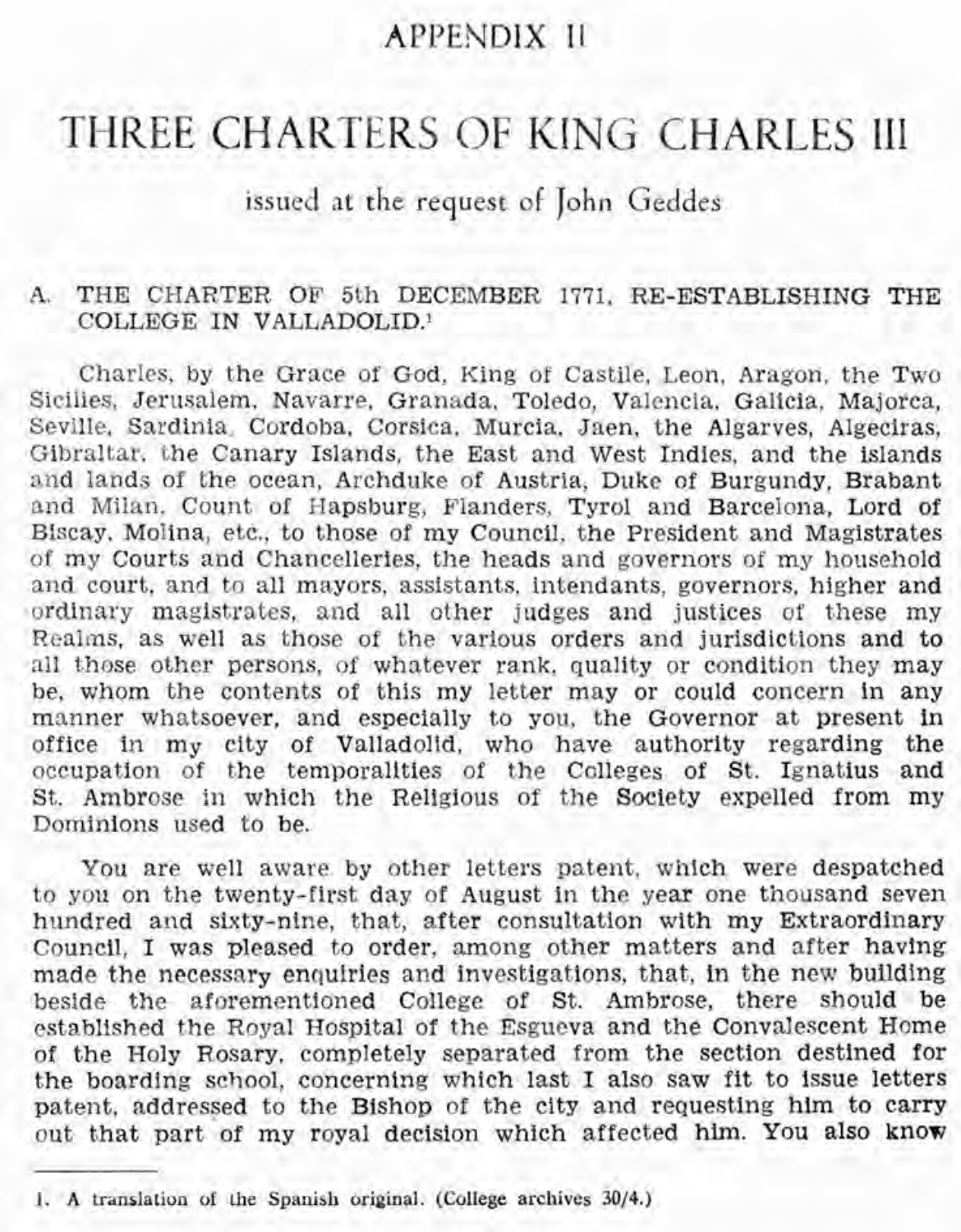that the members of the Confraternity of the Royal Hospital represented that the transfer resolved upon would be impossible, due, not only to their lack of the funds needed to meet the high costs involved, but also to the insufficiency of space for patients' wards, supervisor's quarters and various other necessary rooms and offices, as well as to the ventilation, which is poorer than in the building in which the hospital is at present located, and to other reasons, all of which serve to show that the proposed transfer would not be wise.

Once my Extraordinary Council had completed the enquiries that it thought right to make in this matter and because D. John Geddes, the Rector of the Seminary of the Scots, had requested permission, on behalf of the Catholic Bishops of Scotland, to set up the Seminary in Valladolid (a city with a more temperate climate than Alcalá, nearer the seaports through which the students would pass in travelling from and to their native land, and where the cost of living is less expensive), I saw fit, after the requisite investigations had been completed, to issue, in consultation with my Council, new letters patent, dated the twenty-first day of April of this year, by which you were to proceed, in agreement with His Reverence the Bishop (to whom I also sent letters patent), to set up the aforementioned Seminary of the Scots in that part of the building of the College of St. Ambrose which had earlier been proposed for the Royal Hospital of the Esgueva.

But since both of you, the Governor of the City and D. John Geddes, have represented that, in that part, there would not be sufficient space and accommodation for the Scots students either, that the rooms themselves are unsuitable '(since the ground floor is taken **up** with children's classrooms while, in the upper floors, there are only six rooms or apartments, wholly insufficient for the students, especially as one is already occupied by the library of the school) and that, in addition, since the students are not allowed outside except on holidays, a garden or yard would be necessary, in which they could amuse themselves, as boys do, and take care of their health; in view of this, the aforementioned D. John Geddes and the Rector of the English Seminary, D. Philip Perry, decided to set up the Scots Seminary in the two sections, one above the other, to the left of the main entrance, along with the kitchen which pertained to the College. and various other elements which, although separated from the rest of the building, could be taken over and enclosed. Of all this, you informed my Extraordinary Council, afterwards sending a Plan to show the part destined for the Scots Seminary, marked off with a line in blue, in such a way that D. John Geddes was able to demonstrate that the classrooms, the boarding school, the church and the Scots Seminary would each be kept separated from the others, there being three courtyards, three doors on to the street, and three different staircases; the school would retain, in that part allotted to it, its library, as well as sufficient space for rooms, as shown in the Plan, nos. 13, 19 and 20, and, if it flourished in the future and needed to expand, further rooms were available in that part called the new building.

All of this having been considered by my Extraordinary Council in the light of an explanation given by my Fiscal, D. Pedro Rodriguez Cam-Pomanes, its advice, accompanied by the aforementioned Plan, was laid before my person on the thirty-first day of October last, and by my royal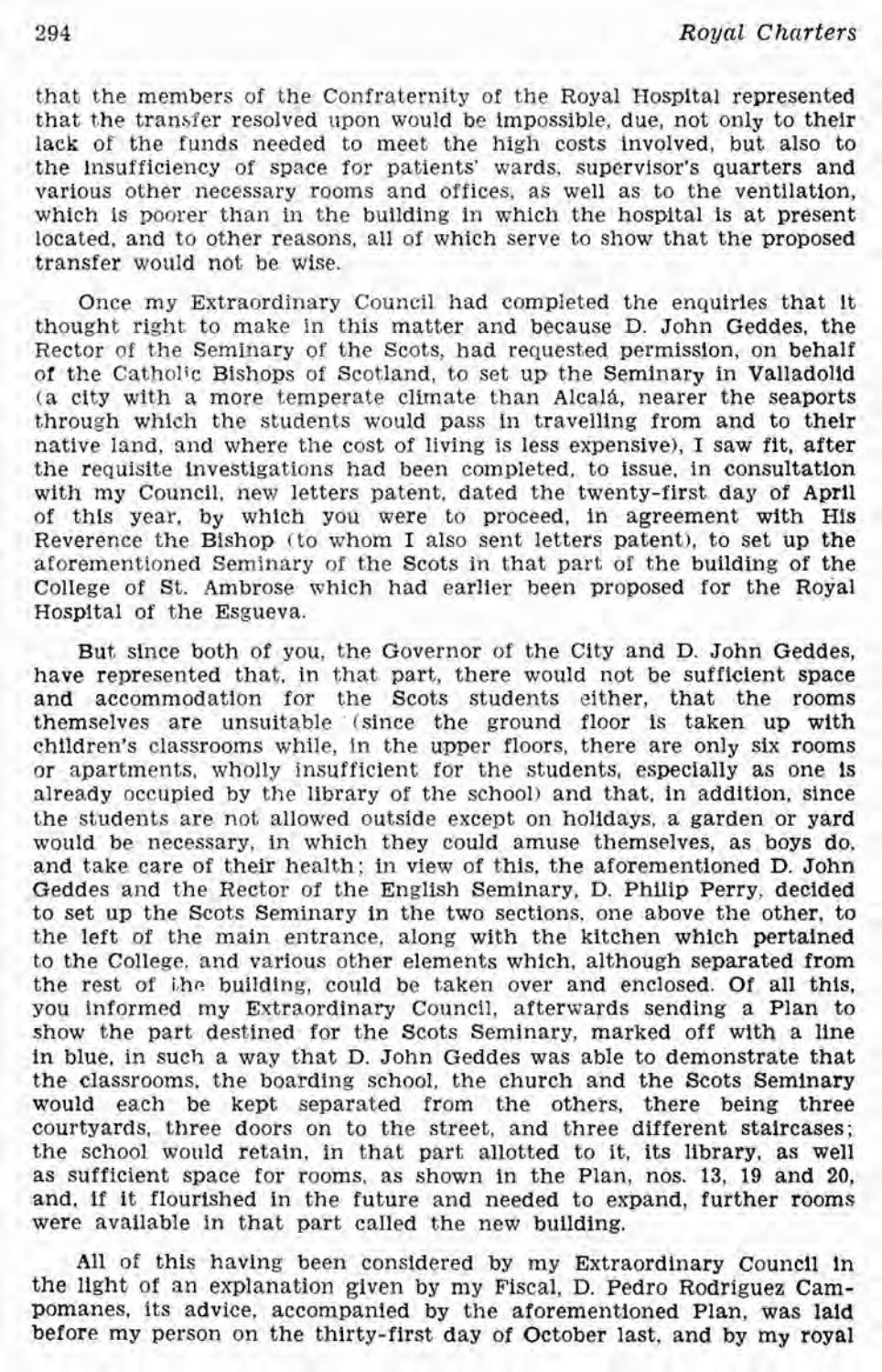### *The Scots College* **in** *Spain* **295**

decision, I saw fit to signify my agreement with the advice tendered, which agreement was made known at the Extraordinary Council held on the nineteenth day'of November, in consequence of which, it was resolved to send this my letter to you, the Governor of Valladolid. In virtue of which, I command you that, when you receive this letter, you proceed at once, in so far as it pertains to you as commissioner of temporalities, to the establishment of the aforesaid Seminary of the Scots in that part of the building marked with a blue line in the Plan, the original of which is returned with this letter and is signed by D. Joseph Payo Sanz, my honorary private secretary for affairs of my Extraordinary Council, so that it may serve you as a guide and thus avoid any confusion. You are to put yourself in agreement in all matters with the Reverend Bishop of Valladolid, to whom I have also seen fit to send letters patent, instructing him that he, for his part, assist you in the matter. I also enjoin the Most Reverend Archbishops, the Reverend Bishops, Prelates and Ecclesiastical Judges to observe what is contained in this my Royal Charter in so far as it concerns them and I order those of my Council, its President and Members, magistrates of my household and court and of other tribunals and chancelleries, assistants, governors, higher and ordinary magistrates, and all judges and justices, especially you, the commissioner who have authority in the disposal of the temporalities of the already mentioned Religious of the Society, and all persons whom it may in any way concern, that they maintain, fulfil and carry out, procure observance and themselves observe this Charter fully and completely, ensuring that the necessary conditions are made present and thus accomplishing my Royal Service and this my Royal Will. **THE R** 

Given at Madrid on the fifth day of December in the year one thousand seven hundred and seventy-one.

I, the King.

I, D. Josef Ignazio de Goioneche, Secretary of our Lord, the King, have had this written at His Majesty's command.

#### **B.** THE CHARTER OF 18th OCTOBER 1778.'

[In 1778, John Geddes obtained another Royal Charter, which gathered into one the Deed of Foundation of 1627, the Charter of 1771 (both printed above), and various other documents of importance to the institution. At his instigation, the following twelve Points were also included in the new Charter, in order to make certain matters regarding the college and its legal position more definite and to clear up some doubts.]

#### POINTS

First, That the Seminary-College of the Scots, founded by Colonel William Semple in Madrid, was transferred with my royal authorisation, to that section which it at present possesses of the College that formerly

**<sup>1.</sup> A translation of the Spanish original. (College archives 3019.)**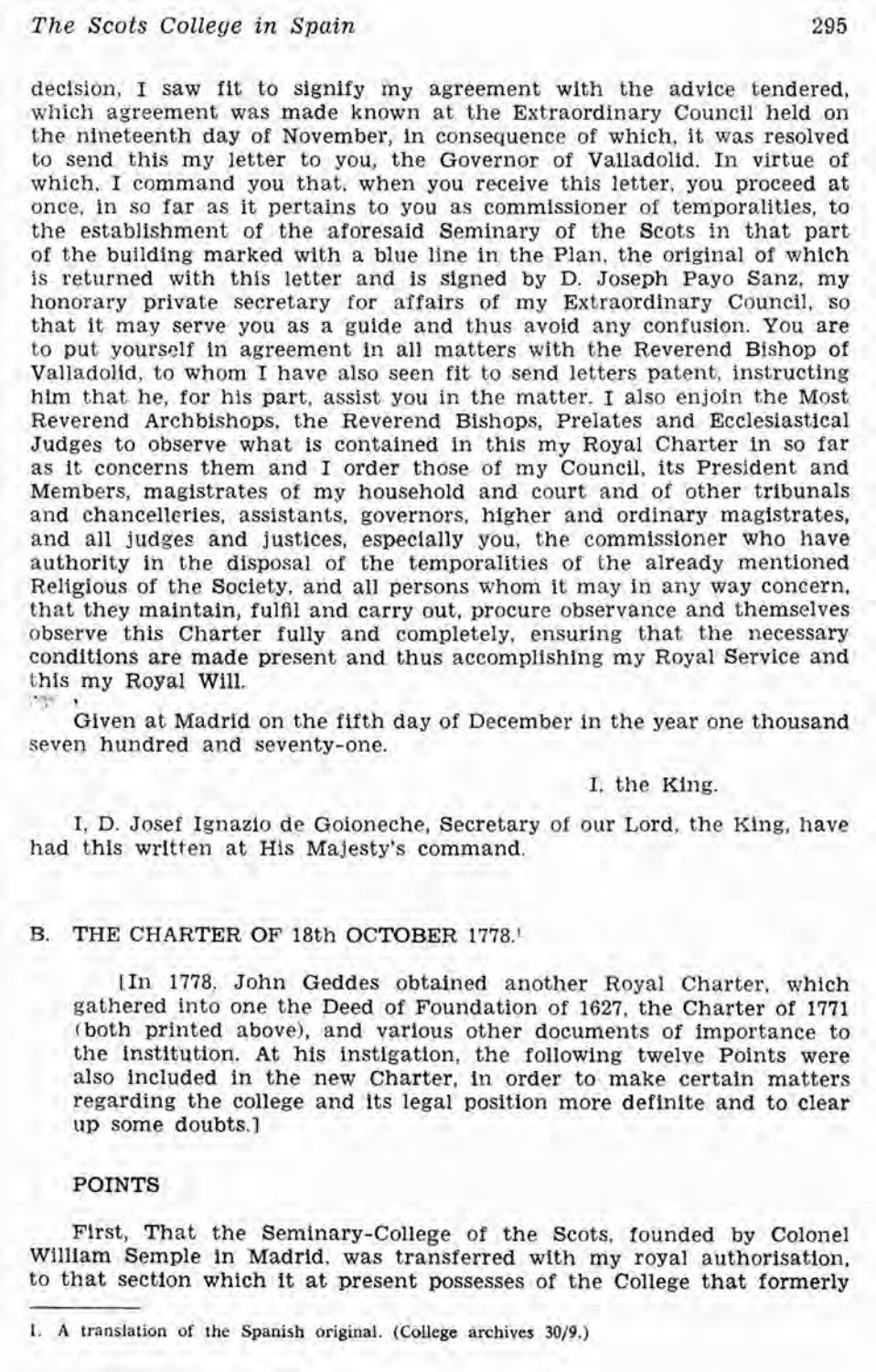was of St. Ambrose; and that I, as an effect of my royal liberality, have seen fit to give to the said College of the Scots the ownership of the aforementioned part of the College of St. Ambrose, along with the Chapel of the Conception, the garden and the courtyard which, by my royal decision, taken after consultation with the Council, the Seminary-College of the Scots presently possesses.

Second, That this transferred College is to be considered as a continuation of the Scots College which was in Madrid and thus enjoys the same rights and privileges that the said Scots College of Madrid possessed; and that all the goods, houses, lands, bonds and all other property whatsoever that belonged to the aforementioned Scots College of Madrid do now appertain and must appertain to the Scots College established by me in Valladolid.

Third, That I have seen fit, as a consequence of my royal bounty, and in order to foster the Catholic Religion, to take this College under my royal protection, making it part of my Royal Patronage and honouring it with the title of Royal.

Fourth, That the purpose of the College, in accordance with the wish of the Founder, is the preparation of Scottish priests who will go to their native land to preach the holy Faith, caring for the Catholics in that Kingdom and trying to convert the heretics; and, as the Catholic Bishops of Scotland are those who know best which persons are most suited to look after the training of their missionaries, I permit, as I have seen fit to permit in the case of the Royal English College, that the said Bishops nominate three priests whom they consider suited to be Rector, so that I, in consultation with my Privy Council and according to my royal pleasure, may nominate for the office one of the three and forward him the appropriate certification; and, in order that the Rector may always conduct himself as responsibly as possible, he will exercise his office for only six years, with the provision added that he may continue for one or several more periods of six years, if such seems opportune, it being well understood that such continuation shall always in fact take place if the Rector is not notified, either by me, by my Privy Council or by the Bishops of Scotland, six months prior to the expiry of the current six years' period, that he is being given a successor, or if the Rector himself does not request a successor before the expiry of the period; moreover, the Rector has to enjoy a salary of three hundred and fifty ducats a year, with his accommodation and food along with the community, in the same way as the Rector of the English College of St. Alban in Valladolid, by provision of my Extraordinary Council.

Fifth, That, whenever the Rector reauires to be absent, he may nominate a Vice-Rector to govern the College in accordance with his orders; and that, in the case of the Rector's death or other such event, the master of theology must at once assume the office of Vice-Rector, losing no time in notifying the Privy Council and the Scottish Bishops, in order that they may make whatever provisions they think proper.

Sixth, That, in the College, there have to be three masters, one for theology, one for philosophy and one for humanities, receiving the same salaries as the masters of the English College of St. Alban, that is to say, three hundred ducats for the theology master, two hundred and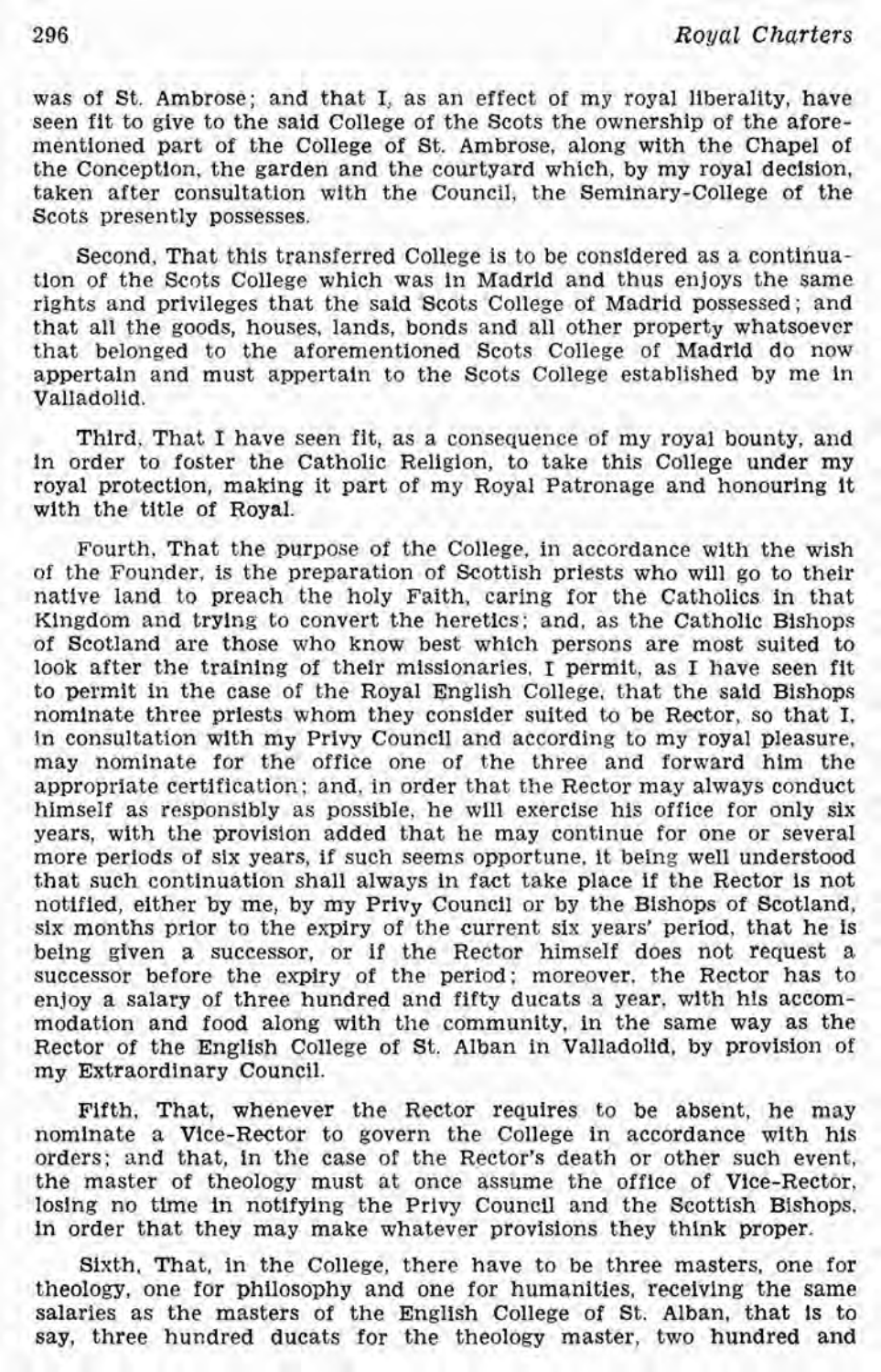eighty ducats for the philosophy master and two hundred and sixty ducats for the humanities master, with accommodation and food in the common refectory, and doctor and physic also provided.

Seventh, That the appointment, continuance and changing of the masters are entrusted to the Rector, in agreement with the Scottish Bishops; and if it should ever happen that there are no students suited for the study of theology and philosophy and, at the same time, more than two classes of humanities, then the masters of theology and philosophy must not object to teaching one of the classes of humanities, since the common good of the College has always to be borne in mind.

Eighth, That the Bishops of Scotland nominate those who are to be students and send them when the Rector notifies them that there is room for them in the College; and that the Rector, with the advice of the masters, may dismiss those students who, after a sufficiently long period of trial, seem unsuited for the purpose of the College.

Ninth, That the Rector, with the advice of the masters and in agreement with the Scottish Bishops, send to the Scottish Mission the students who have finished their course of studies and seem suited for such an exalted ministry; but that some may be held back for a year or more if it appears beneficial, either for themselves, so that they may become more perfect in the ecclesiastical sciences, or for the College, so that they may teach or carry out some other work therein.

Tenth, That the Rector and masters, when they see fit to sell lands, buildings or other real estate belonging to the College, or to buy such goods for the College, may request permission of the Privy Council for the sale or purchase, and what they do in these cases with the permission and approval of the Privy Council will be valid, without need of seeking the consent or opinion of the students, who have to be considered as pupils, just as in the College of St. Alban and in all conciliar seminaries.

Eleventh, That, for the collection of the rents of the College, there shall be an administrator appointed by the Rector and who shall give the necessary sureties; and that the annual accounts of this administrator are to be examined and approved by the Fiscal of the Criminal Division of my Royal Chancellery of Valladolid, as already decided; and that the domestic and daily spending of these rents be in the hands of the Rector, who has to keep the accounts and the record of debits and credits in such a way that everything that he has done can be justified and will be clear for his successor.

Twelfth and last, That the Rector, having heard the opinion of the masters, may propose to me, through my Privy Council, constitutions and rules for the more detailed government of this College, so that, with my royal approval. they may be observed in the said house, the Rector bearing in mind, when drawing up these rules, those which have already been approved for the College of St. Alban.

All the foregoing having been considered by my Privy Council in the light of my Fiscal's opinion, I have resolved to issue this present Royal Charter, inserting the various documents presented and the points proposed by the above-mentioned Rector, so that all may be gathered together and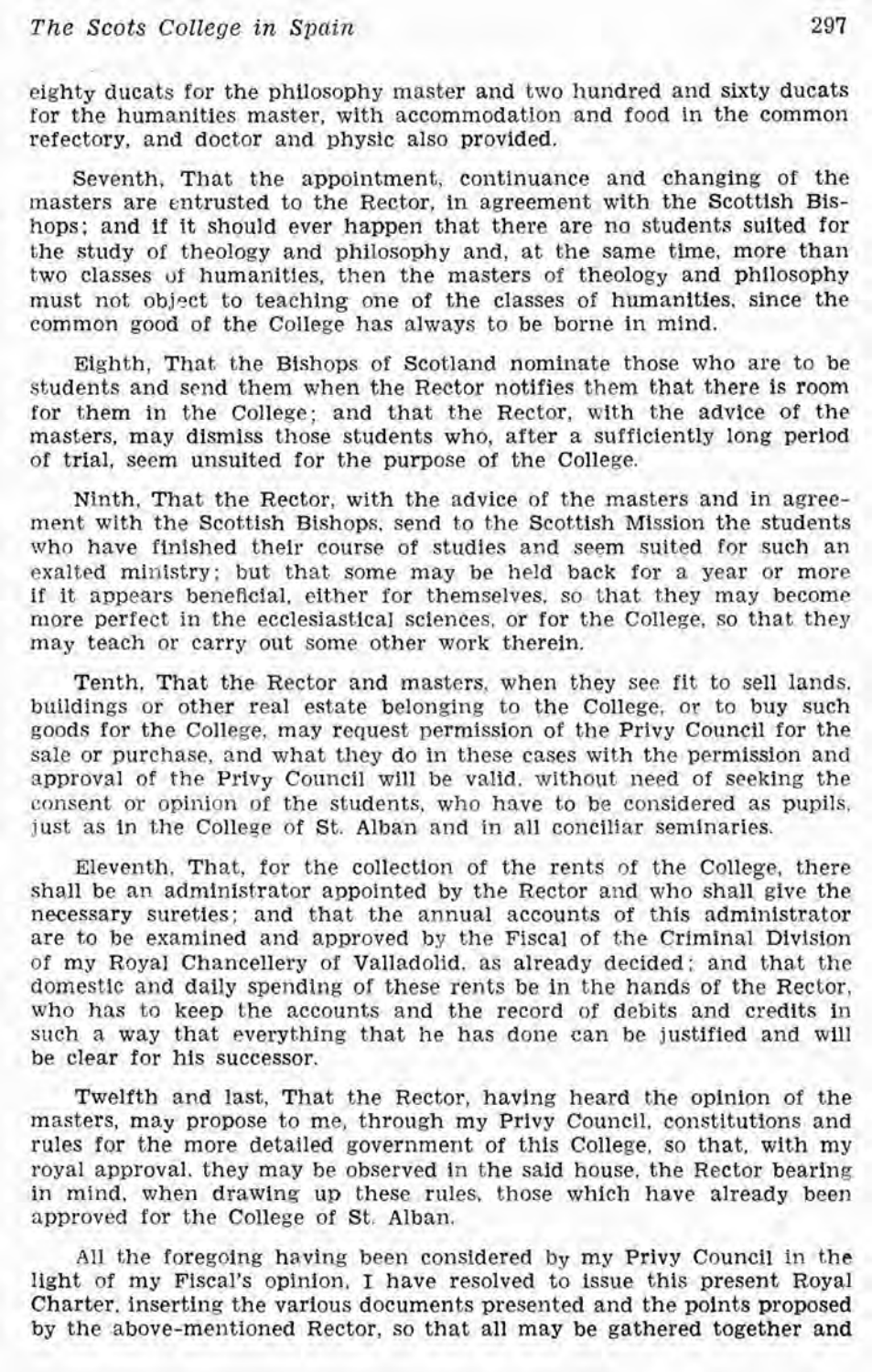made clear within one Royal Charter, in order that what has been determined until the present and what has to be observed in the future in the Royal Scots College of the city of Valladolid may always be easily known. And I order that this, the original of my Royal Charter, be placed in the archives of the aforesaid College and that complete faith and credit be given to any authorised copy made out in the proper form. Which thus prcceeds from my Royal Will.

Given in San Lorenzo el Real on the eighteenth day of October in the year one thousand seven hundred and seventy-eight.

#### I, the King.

I, D. Juan Francisco de Lastiri, Secretary of the King, my Lord, have had this written at his command.

#### C. THE CHARTER OF 25th MAY 1783, EXTENDING THE COLLEGE PRE-MISES.'

Charles, by the Grace of God, King of Castile ... etc.,

In so far as there was presented to my Extraordinary Council by Don John Geddes, formerly Rector of the Royal Scots College of Valladolid and now titular Bishop of Morocco, a memorial showing: that, in the year one thousand seven hundred and seventy-one when, in consultation with the said Tribunal, I established the above-mentioned Scots College in the College of St. Ambrose that used to be of the Religious of the suppressed Society, the aforesaid Rector had requested only that part which lies at the east of the College of St. Ambrose, because he understood that the middle portion was destined for another purpose; that, I having condescended to grant that petition, the Scots College has since then been in possession of the above-mentioned eastern portion, the central part remaining unused and suffering some deterioration in its fabric, and with the expenses falling on the Temporalities of the College of St. Ambrose; that the part in which the Scots College is established is small, especially if the number of students increases; that, because of this and without prejudice to existing rights, the said Don John Geddes had requested of the same Extraordinary Council the concession of the central portion of the College of St. Ambrose, with the garden and those outhouses that are not joined to the new part where the Reales Estudios are located;

the Council sought a report from the Governor of the City of Valladolid (who is Commissioner of the Temporalities of the College of St. Ambrose), who replied on the seventh day of April of the year one thousand seven hundred and eighty-two, stating that the proposal of the Rector, Don John Geddes, could be granted, in accordance with the plan and explanation drawn up by Master D. Francisco Alvarez Benavides, the original of which accompanied his report, but with the Temporalities of the College of St. Ambrose retaining the entrance to, and the use of, the Po20 de Nieve

<sup>1.</sup> A translation of the Spanish original. (College archives  $30/12$ .)